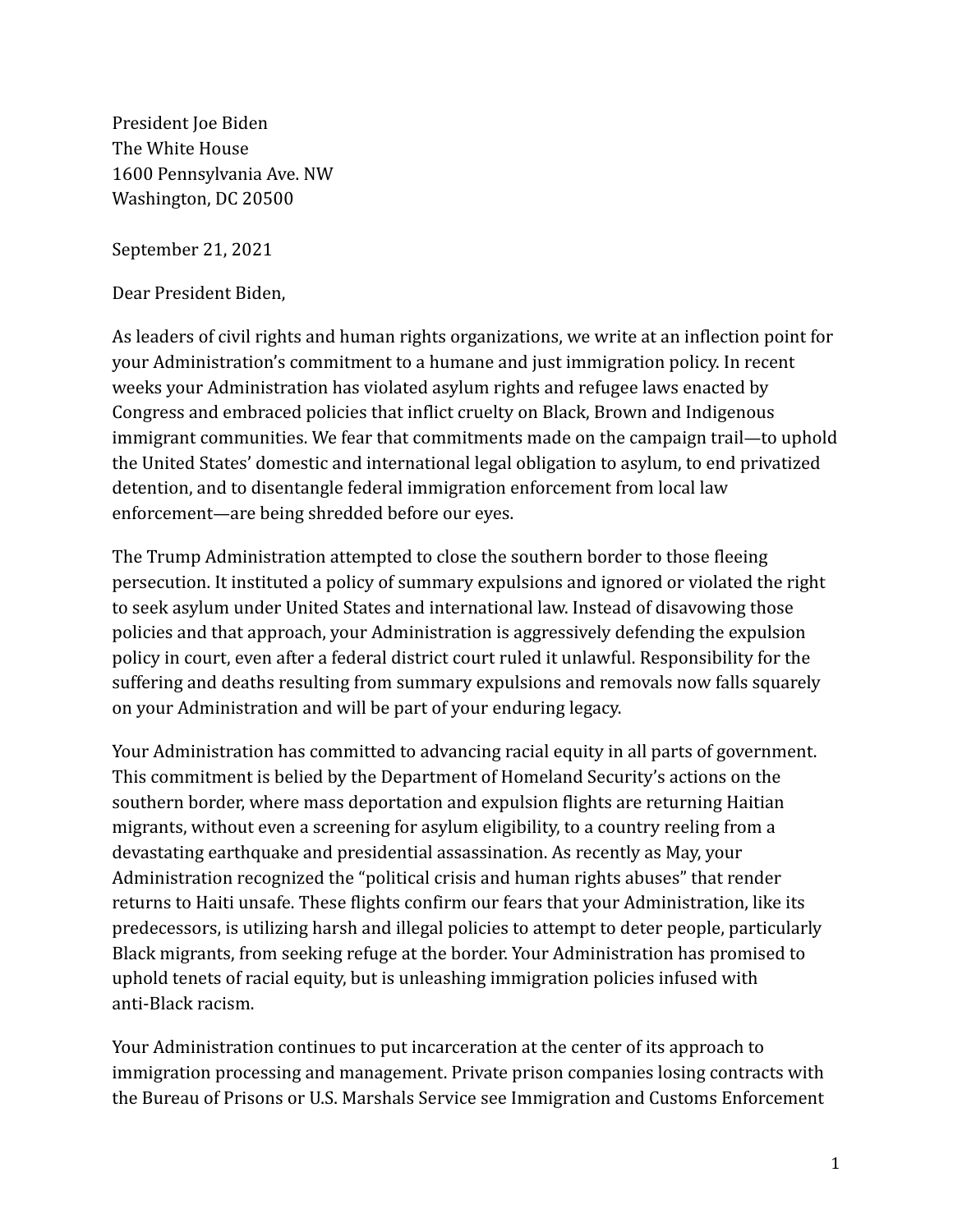(ICE) as an eager contracting partner. Those detained in ICE's sprawling web of jails and prisons endure sexual abuse, homophobic and transphobic abuse and harassment, and medical negligence. Their detention is motivated by financial incentives and political calculations, rather than any legitimate or evidence-based purpose.

We continue to present your Administration with our recommendations for policies that reimagine the current immigration system. Your Administration must restore asylum access at ports of entry, rescind the Centers for Disease Control and Prevention's expulsion order, and issue a new termination memo for the Migrant Protection Protocols. Deportation flights to Haiti must stop, and those seeking safety at our borders must be granted their legally assured chance to seek asylum. Your Administration must end its reliance on incarceration for immigration processing, and instead commit to working with community-based legal and social service providers. At the highest levels of government, policymaking and rhetoric must reject false narratives of public safety and public health that demonize immigrants. Your Administration stands at a precipice. We urge you to choose human rights over political demagoguery and fear.

## Sincerely,

Judith Browne Dianis, Executive Director, Advancement Project Adoubou Traore, Executive Director, African Advocacy Network Anthony Romero, Executive Director, American Civil Liberties Union Benjamin Johnson, Executive Director, American Immigration Lawyers Association and American Immigration Council (Interim) Nana Gyamfi, Executive Director, Black Alliance for Just Immigration and President, National Conference of Black Lawyers Carl Hamad-Lipscombe, Executive Director, Brooklyn Community Bail Fund Vincent Warren, Executive Director, Center for Constitutional Rights Karen Musalo, Director, Center for Gender and Refugee Studies Angelica Salas, Executive Director, Coalition for Humane Immigrant Rights Lorella Praeli, Co-President, Community Change Action Dorian Warren, Co-President, Community Change Action Peter Dross, Interim Executive Director, Center for Victims of Torture Silky Shah, Executive Director, Detention Watch Network